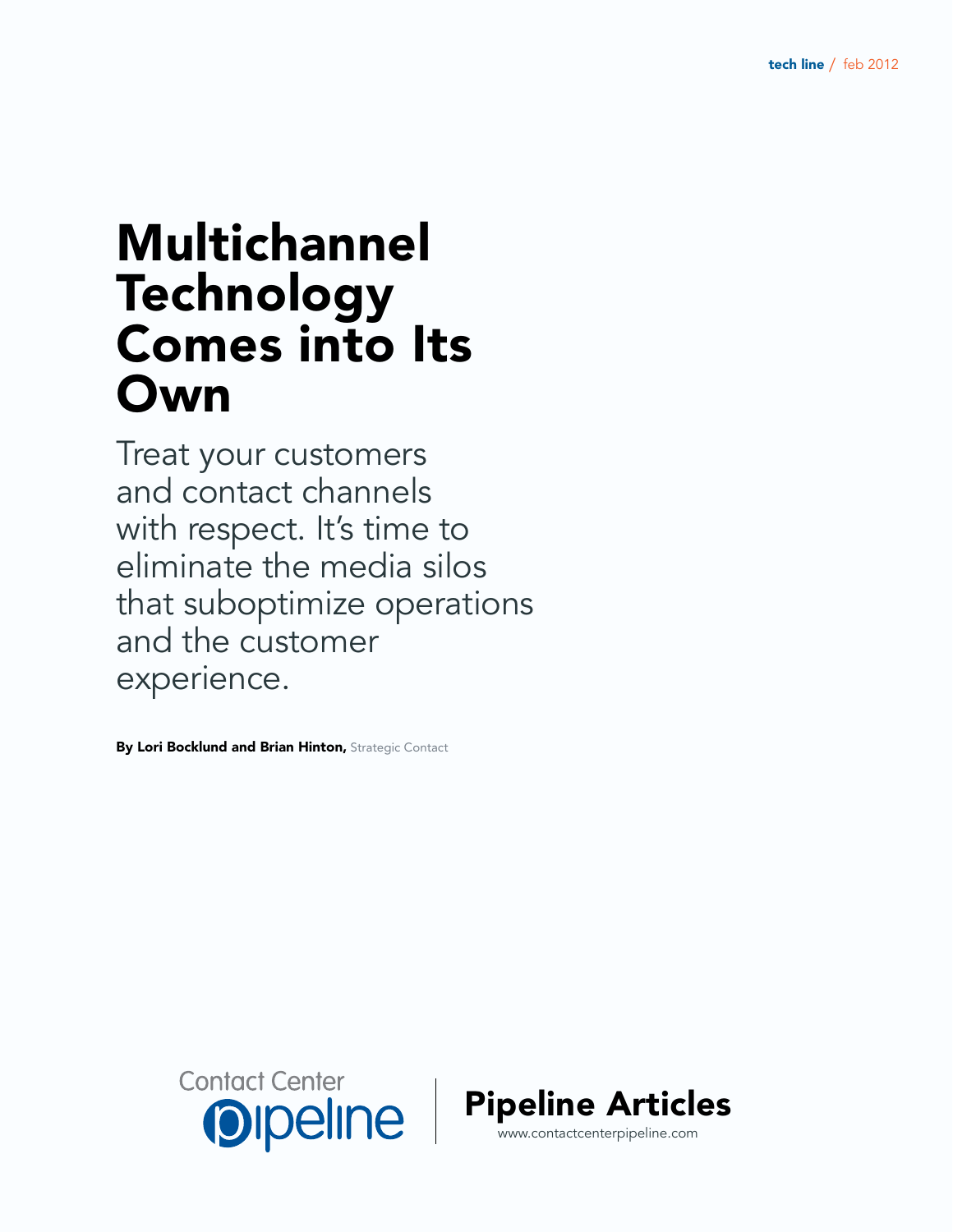

Lori Bocklund Strategic Contact



Brian Hinton Strategic Contact

**Multimedia is not new to the contact center.** Most companies have had "contact centers" rather than "call centers" for years. Multichannel technology is not new either; vendors have been offering integrated multimedia rou centers" rather than "call centers" for years. Multichannel technology is not new either; vendors have been offering integrated multimedia routing and reporting since the "dot-com" boom days. So why have so few centers implemented it? Should centers finally put these requirements into practice by leveraging what's possible?

Based on the activity we're seeing, multichannel communications is not an option; it's a necessity. Phone calls may still rule, but the alternatives to real-time voice are too numerous and significant to ignore or treat as second class. A quick inventory around your operation would probably reveal several other media from traditional mail and fax to web chat and now support for mobile and social media channels. Customers expect choices and companies want (and need) to deliver. The big leap involves looking at the customer experience end-to-end, within and across channels, and treating each channel with respect!

#### Understand the Silos

Start by looking at why centers are multichannel operationally but not technologically—and why that just won't cut it anymore. Most centers handle each medium on its own, informally. Few companies integrate channels or use sophisticated tools in contact routing and handling. For example, most centers have little to no reporting on media beyond phone calls, and what data they have isn't used for staffing and planning. We see an abundance of email handling simply using Outlook or Lotus Notes—because it was available and easy, offering the path of least resistance when offering customers email. But without tracking, reporting and assurance that customer needs are met, much less in a timely fashion, it falls short of any measure of optimizing the customer experience. Moreover, where a response "library" exists at all, it is generally in Word, leaving it hard to maintain and ensure accuracy and consistency.

While these approaches might be "good enough" with low volume, the reality is good people make up for poor technology and that is inherently not scalable or sustainable for large-volume, diverse contacts. And without a concerted focus on processes, service suffers even with these good people eagerly handling each contact.

Web chat, if done, is often via a third-party hosted solution. That makes sense if you want to try it, operate as a separate channel, outsource it, and/or avoid technology investment and integration. But it is often pursued with a dedicated group that isn't necessarily staffing to service levels and applying other performance management processes. The silo approach to chat may "work," but it still needs rigor and integration with the other channels.

Similarly, fax and/or mail are often handled via a separate group, manually or as "filler" work by phone agents. Where volume justified, some have fax systems that deliver to a "queue" but often lead to manual routing, with little reporting and planning.

#### Eliminate the Silos

While many contact centers don't view their silos as broken or in need of fixing, the reality is that approach suboptimizes operations and the customer experience. In today's incredibly competitive world, where service is often the differentiator as nontraditional channels gain steam, few can afford to compromise. And if you apply "typical" operational best practices principles to the other media, our bet is you will quickly see they fall short. Telltale signs include: complicated and inconsistent skills and routing management, as well as contact-handling processes; a lack of fundamental processes, such as forecasting volume/workload, planning staffing tied to the workload, skill development targeted at the media, rigorous quality management (comparable to that applied to calls), and use and maintenance of knowledge tools and libraries; and the lack of performance commitments that ensure a consistent and "good" customer experience.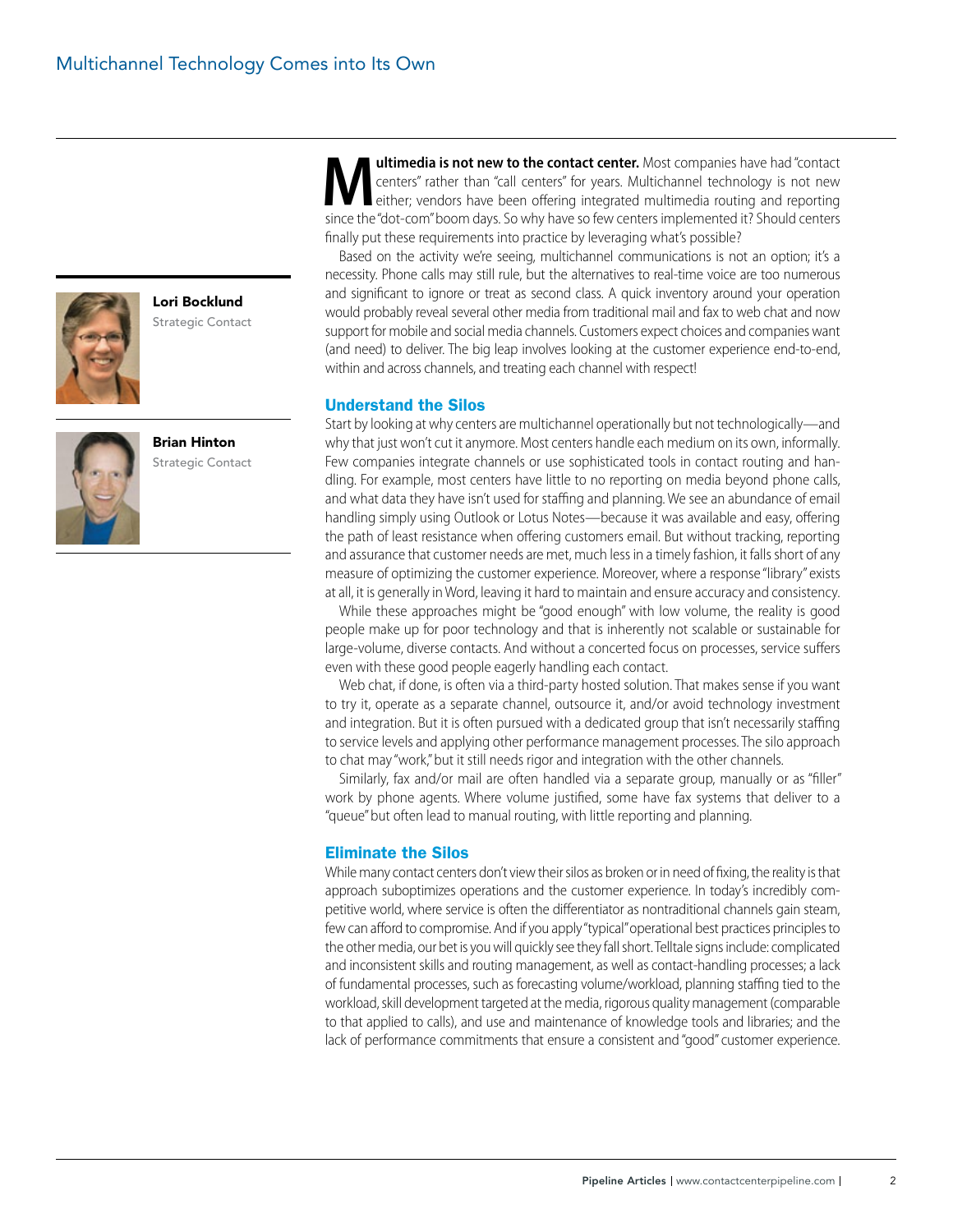

You get the picture.

Beyond that quick self-assessment, many things can trigger change:

- Marketing begins to push alternate channels, driving higher volumes. Or, the volume mix changes driven simply by customer preferences. You could be experiencing a decreased emphasis on traditional media (fax, mail, perhaps even voice or email) and growth in web-based media, such as chat and other emerging media (mobile, social).
- The web becomes a more common self-service tool, triggering increases in "contact us" emails and web chat volume, and changing customer service expectations. (And the corollary, IVR becomes a less popular self-service tool, triggering fewer calls and leaving a higher percentage of calls going to agents—also accompanied by strong customer service expectations.)
- Workforce planners recognize under- or over-staffing in specific channel silos (although they may not have all the data they need to support their belief!), and struggle to map people to workload across the silos. The center finds it hard to staff right for each media as separate, relatively low and changing volume.
- The lack of data shows it's time to formalize other channels for performance tracking and optimization. You realize that these channels need the same types of data, reports and analytics. They need quality monitoring and voice of the customer. Workforce planning has to consider not just phone calls and Erlang models, but the unique characteristics of the arrivals and handling of each media.
- An "end-of-life" voice platform needs replacement, and the state of the market shows that the offerings are multichannel platforms that inherently provide routing and reporting for a variety of media.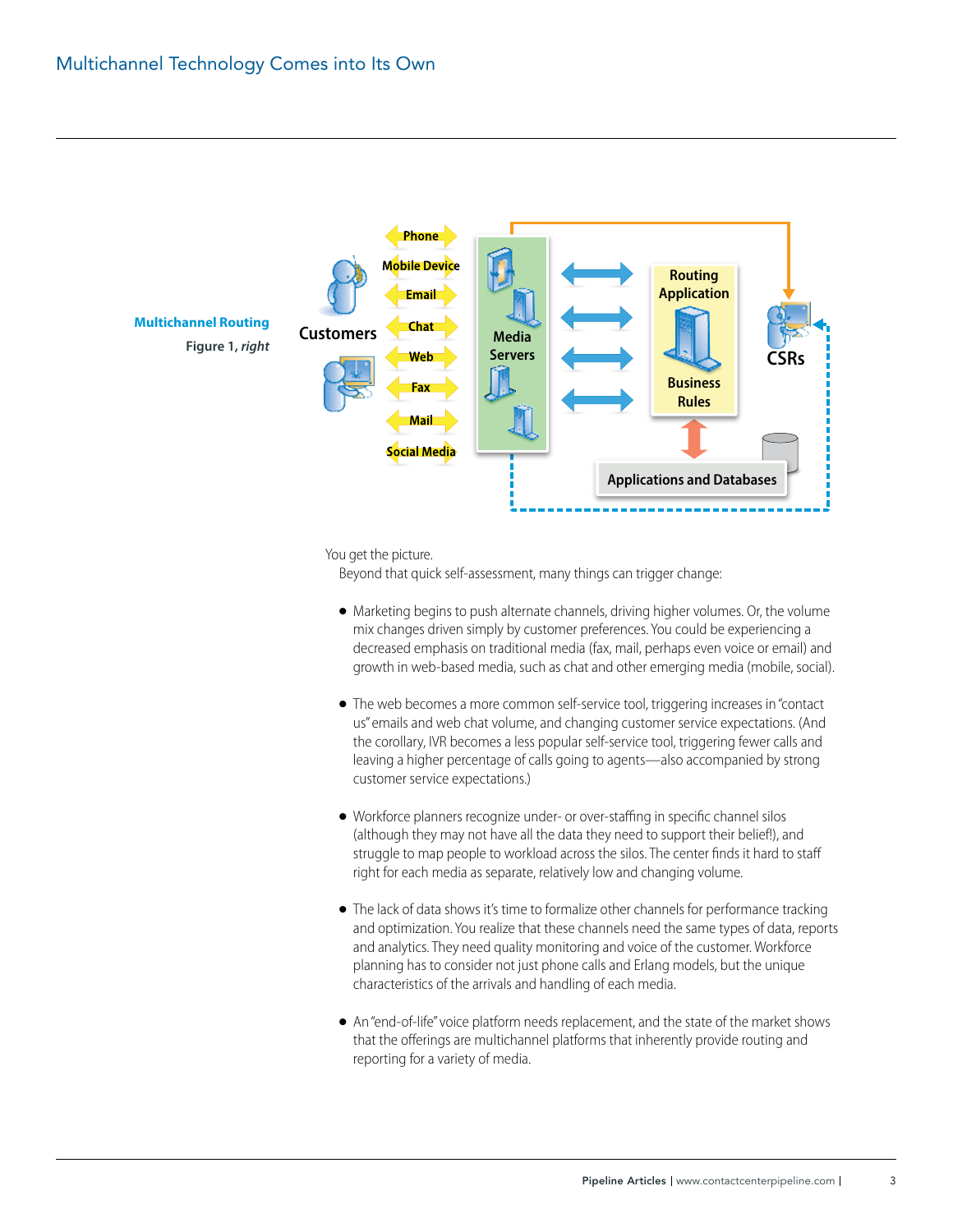● Customer satisfaction decreases as web, IVR, mobile and agent information is inconsistent or context from a self-service effort doesn't follow the customer when agent assistance is needed.

Any of these situations cry out for technology change. The silos must come down, at least from the perspective of the multimedia routing and reporting, and the delivery and management of all contacts.

#### Know What's Possible

To pursue changes, look at the technology today to catalyze your thinking on what is possible and what you should consider. Understand the functionality and its benefits. Regardless of the degree to which you "blend" agents (for example, not at all; some blending for common media, such as email and chat as both text-based; or "universal" queue across media), a common routing and reporting engine has advantages. You'll benefit from a common place for administration of agent profiles, skills and routing rules. As you apply those routing rules, the ability to trigger logic based on what is happening with all media queues and agent skills and availability will optimize resource utilization as well as responsiveness to customer needs. You can balance commitments to real-time media, such as voice calls and chat, with deferrable media, such as email or faxes. (See Figure 1 on page 3.)

You gain a more credible story as a "contact center" leader or support resource as your integrated reporting lets you present performance across media. Volumes, handle times and workloads become well understood not just for voice calls, but for all media. Accurate insights into agent utilization and time in workstates lets you really manage your most valuable (and expensive) asset for serving customers. You can commit to, manage to and understand performance indicators.

And while routing and reporting are the heart and soul of contact management and handling, the data generated feeds into and integrates with performance tools. Picture your voice world today, perhaps with workforce management getting ACD data and quality monitoring systems capturing and replaying voice conversations. Ideally, other tools such as speech analytics and voice of the customer capture other insights into what your customer said and experienced. Now apply that vision to other media and imagine a similar level of integration and insight for your currently neglected media. Throw into the mix common knowledge management tools used for consistent answers to customers, regardless of channel, and contact tracking that captures interactions across all media and passes it to agents when customers seek assistance. Now that's a "*contact* center."

#### Choose the Right Path

With that vision in mind, it's time to think about how to get there. Consider all possibilities for sourcing: premise or hosted ("cloud") solutions, suite or best-of-breed. Focus on the solutions' ability to integrate with your current environment as a primary criterion. If you foresee your existing voice platform being around for a long time, identify vendors with solutions that leverage it as a "voice server." Consider the integrated multichannel routing and reporting platform that your current vendor offers. You may need to upgrade and make changes to how you route, depending on your starting point, but it may get you further, faster.

"CTI-like" solutions for external multichannel routing and reporting engines are another possibility, whether from your vendor or a third party. Hosted applications that use your platform as the voice path could provide that cross-media intelligence and integration point, managing a variety of media. Using third parties for specific media may not be ideal as it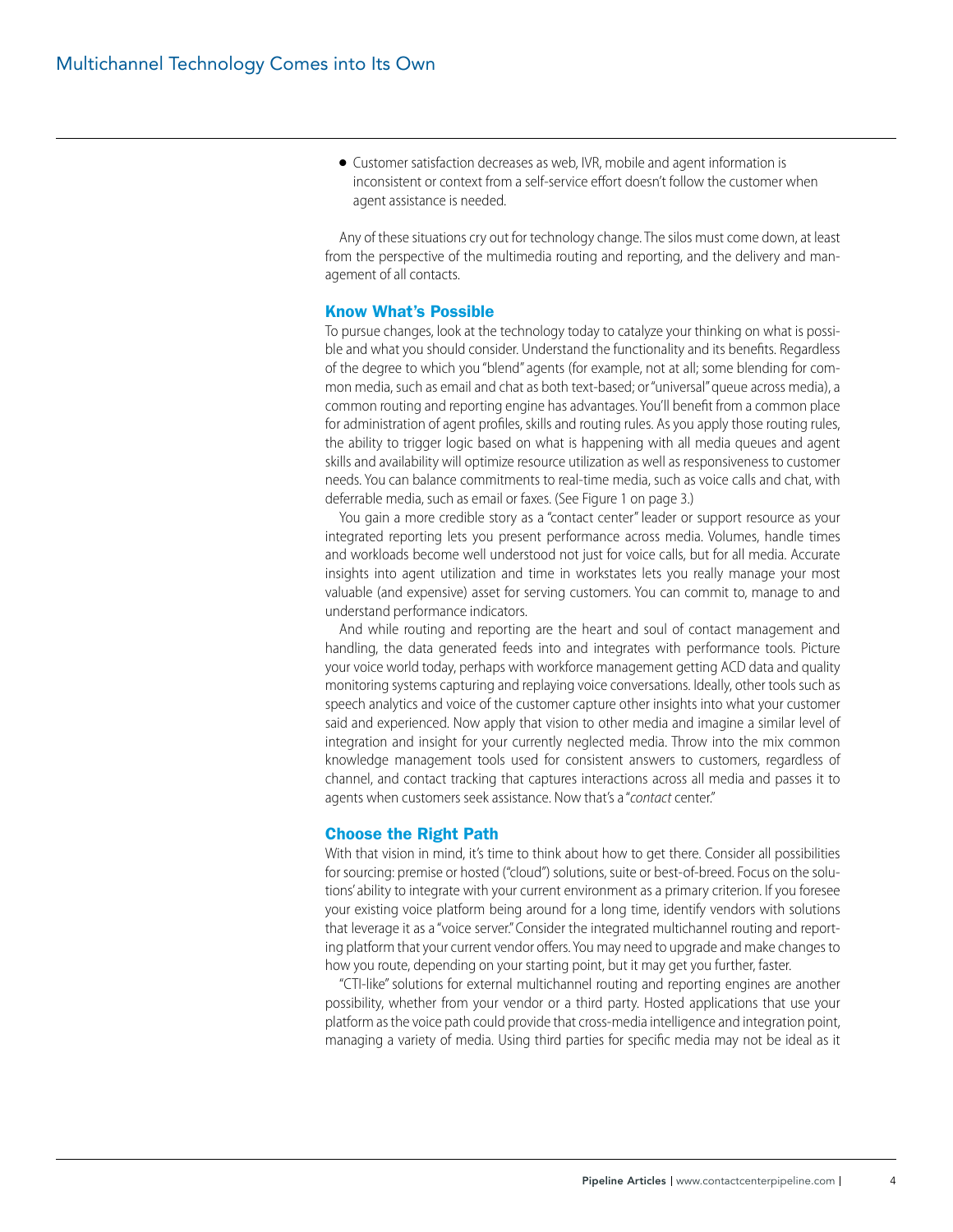creates a silo of sorts for that media. But if that's your best path due to limitations in budget, time or resources, or if it's a current solution with which you've experienced success, take it to the next level with integration through technology or processes or both.

If you are replacing a platform (e.g., your "phone system" or "ACD"), it is essential that you not only include the ability to do multichannel in your evaluation, but that you make plans to actually implement it. Use technology replacement (or major upgrades) as an incentive to change processes, not just technology. Consider how big a role multichannel routing and reporting will play in your decision and evaluate options accordingly. Keep in mind that vendors vary in the approach and level of integration across media, and the corresponding architectures require different levels of IT support.

Finally, as you define your path, consider the impact your new multichannel environment will have on your adjunct systems (performance tools, CTI, KM, CRM, etc.) as you expand media under consideration. Start by looking at your existing systems and vendor partners and how they can support other media. Where appropriate, consider third parties but recognize the value of integration across channels.

Customer service interactions have many characteristics that you need to consider in your strategy and there are an abundance of vendor options. The sidebars on pages 6 and 7 provide some food for thought in your media and technology planning.

#### Ready or Not

As always, this story is not just about technology—it's about people and processes, as well. You can't just replace: You need to retool. The biggest risk we see is that technology plans are pursued with the intent of doing more media or doing your current media effectively and efficiently… in the future, maybe, eventually. That kind of thinking got us to where we are. The technology isn't new; the compulsion to do something with it is.

The reality for most centers is that NOW is the time to manage multichannel customer contacts effectively. You can optimize your operations: save money through more efficient resource use, make more time available for relationship building and selling, and have greater insights into what's working (or not) in your customer interactions (and what outcomes result). In the process, you will optimize your customers' experience regardless of which media they choose. They're ready. Are you?  $\bullet$ 

### Lori Bocklund is Founder and President of Strategic Contact.

lori@strategiccontact.com  $\bar{a}$  (503) 579-8560

**Brian Hinton** is the Principal Consultant for Strategic Contact. brian@strategiccontact.com

- - $\hat{C}$  (706) 310-0544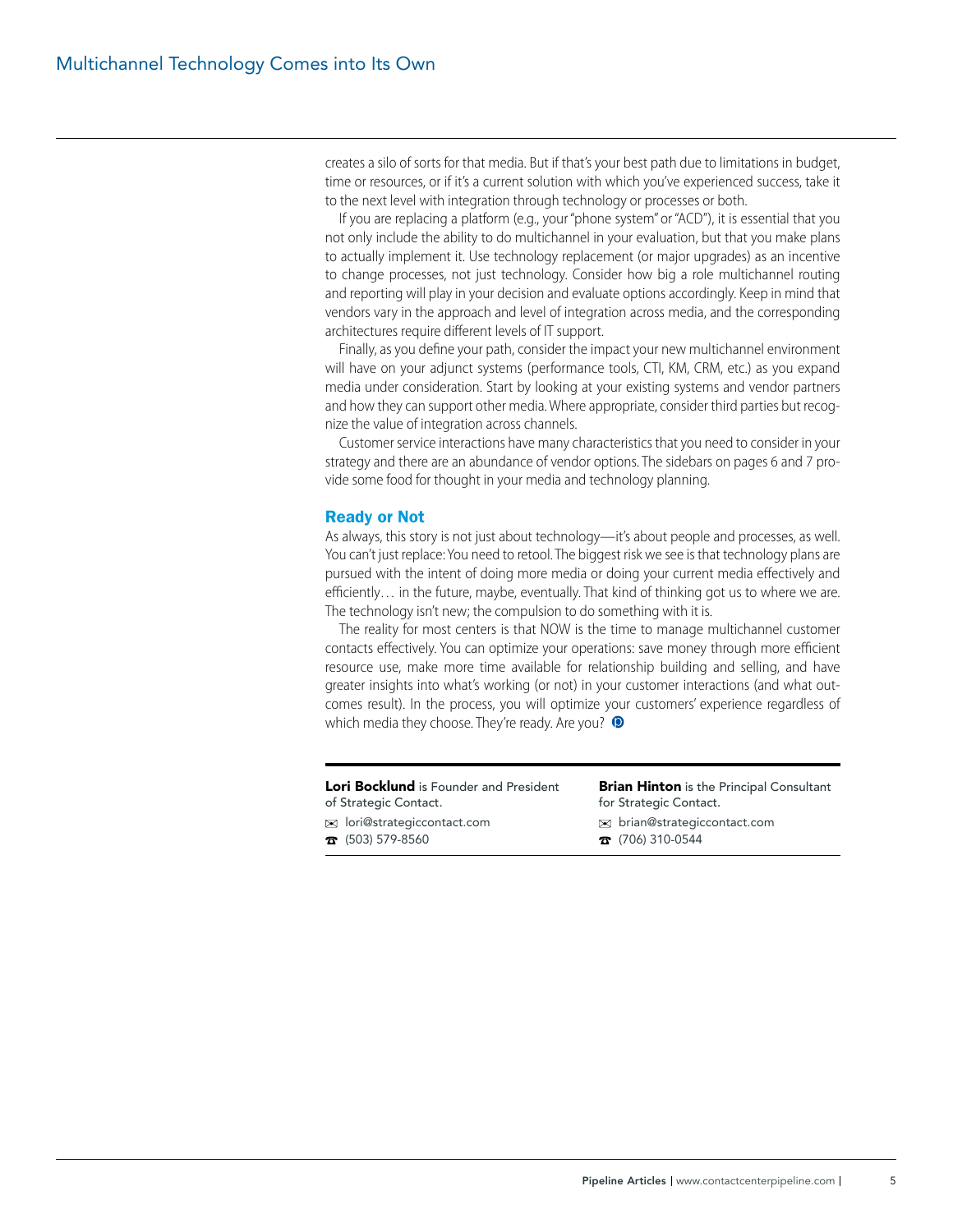### Where to Start? Call Your Favorite Vendors!

A wide range of vendors are eager to talk to you about how their solutions can support multimedia contact centers. Here are some considerations as you begin to plan.

- **Consider the main players for contact center technology platforms:**
	- **Every contact center technology player of note has a multichannel routing and reporting engine—Avaya, Cisco, Interactive Intelligence, Aspect, Siemens, Genesys, etc.**
	- **Hosted/cloud solution vendors offer multichannel routing and reporting engines—Echopass, Five9, InContact, Contactual and many of the "CRM" solution vendors (Oracle, RightNow, SAP, etc.)**
- **Some solution providers offer a combination of people, process and technology:**
	- **Outsourcers that offer alternative media handling—West, Convergys, TeleTech, etc.**
	- **Many of the major service providers—Verizon, IBM, Accenture, etc.**
- **Performance tool vendors integrate with multichannel platforms and provide capabilities across media for QM, WFM, VoC, etc.:**
	- **Top tier suites such as Aspect, Nice, Verint**
	- **Other players in the performance tool area—Calabrio, Envision, VPI, etc.**
	- **Performance suites from the core platform, hosted or outsourced vendors**
- And don't forget providers of KM and CRM—Investigate how their solution fits **with a multimedia contact environment.**

In any case, recognize that vendor maturity with respect to multimedia varies greatly, and is exhibited through integration, complete solutions and proven implementations. Investigate their media list and architecture. Ask: Where do you administer each media? Where are the databases and reports accessed for each media? How easily will they integrate with your voice platform? Answers to these questions will help you to understand if you're dealing with a single engine or multiple, and if their media list matches yours.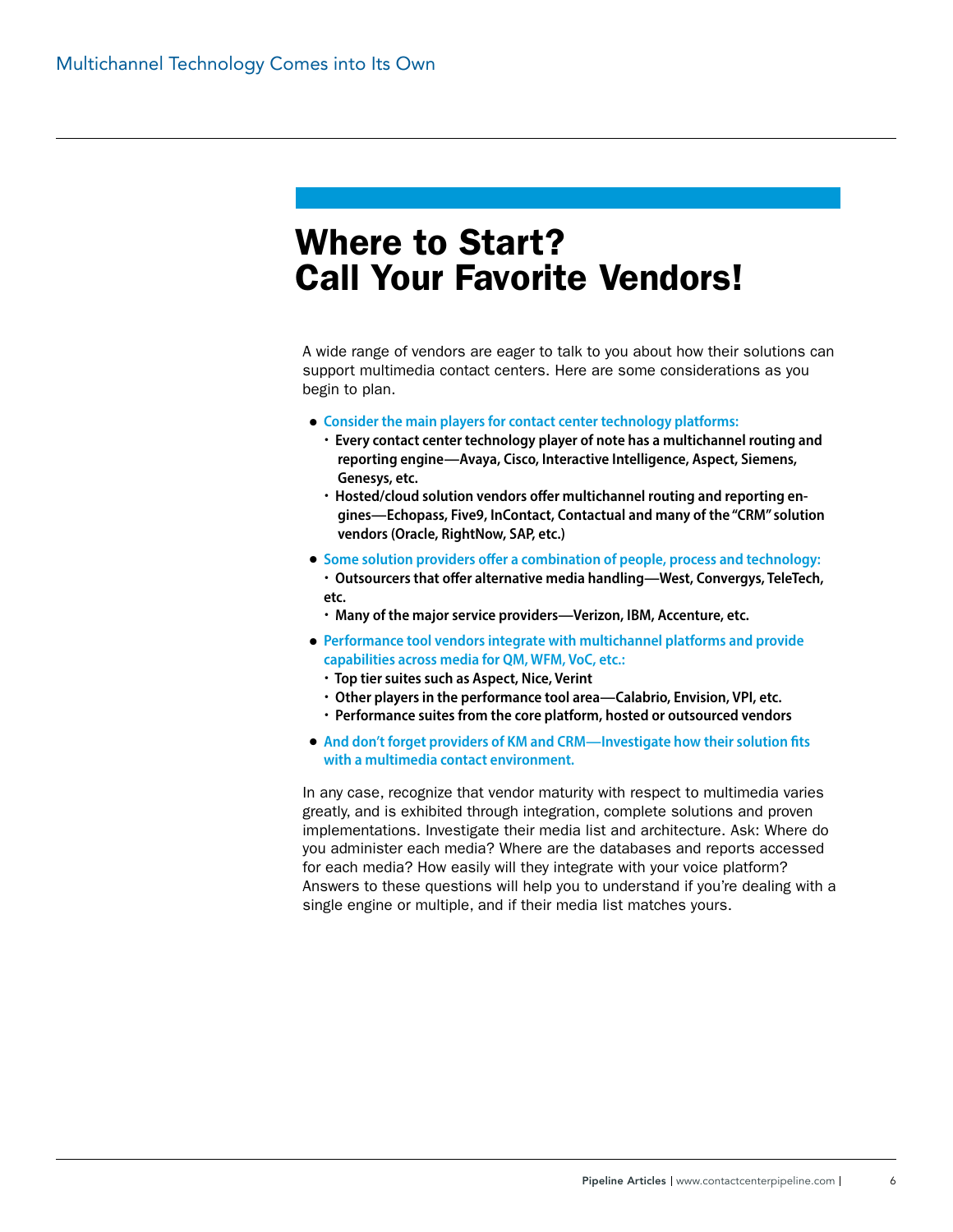## Different Media, Different Characteristics

Take a comprehensive inventory and define media requirements for your customer interactions:

- **Voice calls**
- **Walk-in (store, branch)**
- **Email**
- **Video**
- **Web chat**
- **Kiosk**
- **Web collaboration**
- **Web**
- **SMS/MMS/Text Messaging**
- **IVR**
- **Fax, Mail**
- **Mobile Apps**
- **Social Media (Facebook, Twitter, RSS, etc.)**

Then consider the characteristics of these media for your business:

- **How fast does it need to be handled (real-time vs. deferrable)?**
- **Does an agent need to be involved (self service vs. assisted service)?**
- **Will there be single or multiple sessions (for customer, agent and/ or system)?**
- **Can it be inbound, outbound or both? Proactive and/or reactive?**
- **Will the customer be remote or face-to-face with the CSR or system?**
- **Is the interaction one-to-one, oneto-many or many-to-many?**
- **And who might be involved in the interaction (Company or Community [Social] or both)?**

And don't forget, any of these media could cross channels, becoming "multi-modal," serially or in parallel, as the customer needs change, resolution occurs (or doesn't), or they want to engage others.